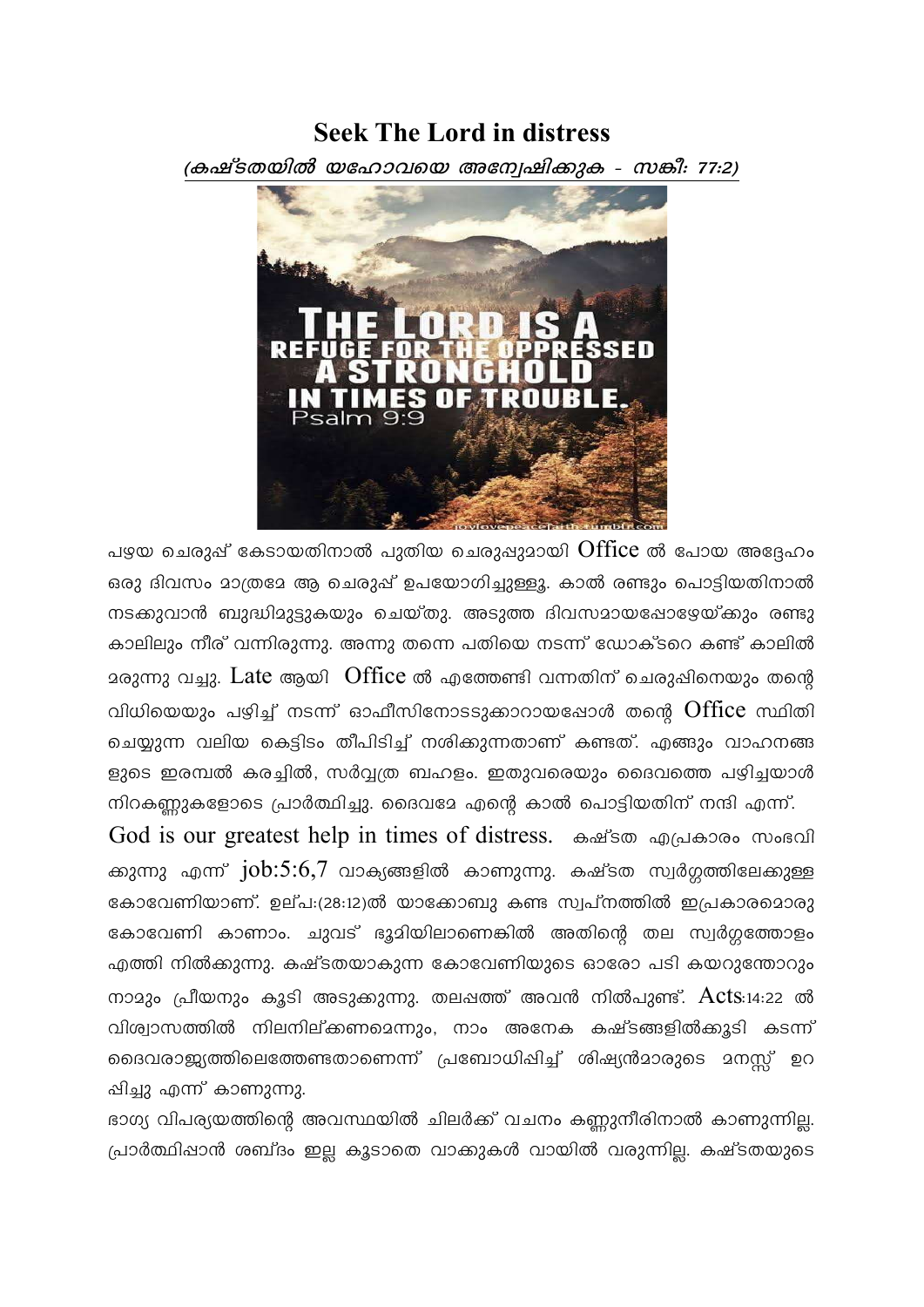പകലും രാത്രിയും ഭയാനകമാകുമ്പോൾ ചിലർ അവിശ്വാസികളാകുന്നു മറ്റുചിലർ ജ്ബീവിതം തന്നെ അവസാനിഷിക്കുന്നു. ആലയത്തിലെ സംഗീതഇഞനായ ആസാഫ് ഉച്ചത്തിൽ യഹോവയോട് നിലവിളിച്ചിട്ടും , ആശ്വാസം കിട്ടാതെ വന്നപ്പോൾ കണ്ണിന് ഉറക്കം തടുത്ത്, കൈ തളരാതെ ഉയർത്തി കണ്ണുനീരൊഴുക്കിയ തന്റെ ആശ്വാസം നിരസിച്ച ദൈവത്തോട് ചില ചോദ്യങ്ങൾ ചോദിക്കുന്നു.

### $Look$   $m$  $\mathcal{B}$ :77:7-9

ഈ ചോദ്യങ്ങളുടെ മറുപടി ലഭിക്കുന്നത് വചനത്തിലെ ചരിത്ര സംഭവങ്ങളിൽ കുടെ യാണ്. Read സങ്കീ: 77:13-15

ഈ ലോകത്തിൽ ജനിച്ച എല്ലാ വിശ്വാസികൾക്കും അവിശ്വാസികൾക്കും കഷ്ടത യുണ്ട് .

### കഷ്ടതയുടെ പലവിധ കാരണങ്ങൾ

### 1. മൈവഹിതമില്ലാത്ത വഴിയാത്ര

മോവാബിലേക്കുള്ള യാത്ര അഥവാ കൈപ്പായിടത്തേക്കുള്ള യാത്ര,താമസം,ഇരിപ്പ് ഇവ ഒരു ദൈവപൈതലിന് ചേർന്നതല്ല.യഹോവയുടെ കൈ നവോമിയുടെ കുടും ബത്തിന് നേരെ വന്നതുകൊണ്ടാണ് നിറഞ്ഞവളായി ബേത്ലഹേമിൽ നിന്ന് വന്ന വൾ ഒഴിഞ്ഞവളായി മാറിയത്. തെറ്റ് മനസ്സിലാക്കി മടങ്ങിയാൽ വീണ്ടും നിറവിലേക്ക് മാറ്റംവന്നു എന്ന് നവോമിയുടെ ജീവിതം നമ്മെ പഠിഷിക്കുന്നു.  $\,$ Read രൂത്ത്: 1:20

## 2. പിറുപിറുഷ് കഷ്ടതയ്ക്ക് കാരണമാകുന്നു.

പുറ:16:2, 17:1-2 വരെയുള്ള ഭാഗങ്ങൾ വായിച്ചാൽ കഷ്ടതയും കണ്ണുനീരും കണ്ട് മിസ്രേമിൽ നിന്ന് താൻ രക്ഷിച്ച ജനം ദൈവത്തോട് പിറുപിറുപ്പ് കാട്ടുന്നതു കാണാം. ആരുടേയും നന്മ കാണുവാൻ കഴിയാത്ത ചിലരുടെ സ്വഭാവം അന്നും ഇന്നും ഉണ്ട്. എണ്ണമില്ലാത്ത നന്മകൾ അനുഭവിച്ച ദൈവമക്കളേ ! കഷ്ടതയിലെ പിറു പിറുപ്പ് അവസാനിപ്പിച്ച് സ്തുതി ഉയർത്തുക അനുഗ്രഹം തനിയേ വരും.

#### വാഗ്ദത്തം പ്രാപിഷാൻ യോഗ്യനായാലും തെറ്റിന് ശിക്ഷയായി  $3.$ കഷ്ടത വരുന്നു

സഹോദരനെയും , കണ്ണുകാണാത്ത പിതാവിനെയും ചതിച്ച് അനുഗ്രഹം തേടിയ യാക്കോബ് വെറും കയ്യോടെ വീട് വിട്ട് ഇറങ്ങി വന്നു. ചതിക്കുമ്പോൾ യഹോവ യുടെ നാമം ഉപയോഗിച്ച വ്യക്തിയെ നമ്മെ കാണുന്ന കണ്ണ് കാണുകയും , നമ്മുടെ ഞരക്കം പോലും അറിയുകയും കേൾക്കുകയും ചെയ്യുന്നവൻ കേൾക്കുകയും ചെയ്തു. ജ്യേഷ്ഠൻ അനുജനെ സേവിക്കുമെന്ന വാഗ്ദത്തം (ഉല്പ:25:23) നടപ്പായി . എന്നാൽ ചതി ദൈവം പൊറുക്കുന്നില്ല. ഞാൻ നിന്നെ മടക്കി വരുത്തും, ഞാൻ നിന്നോടു കൂടെയുണ്ട്. വാഗ്ദത്തം ചെയ്ത വിശ്വസ്തൻ ഉറഷ് നൽകിയപ്പോൾ പതി മൂന്ന് വർഷത്തെ നല്ലപാഠം പദ്ധതിക്കായി ലാബാന്റെ പാഠശാലയിലേക്ക് അയച്ചു. (ഉല്പ 25:41)